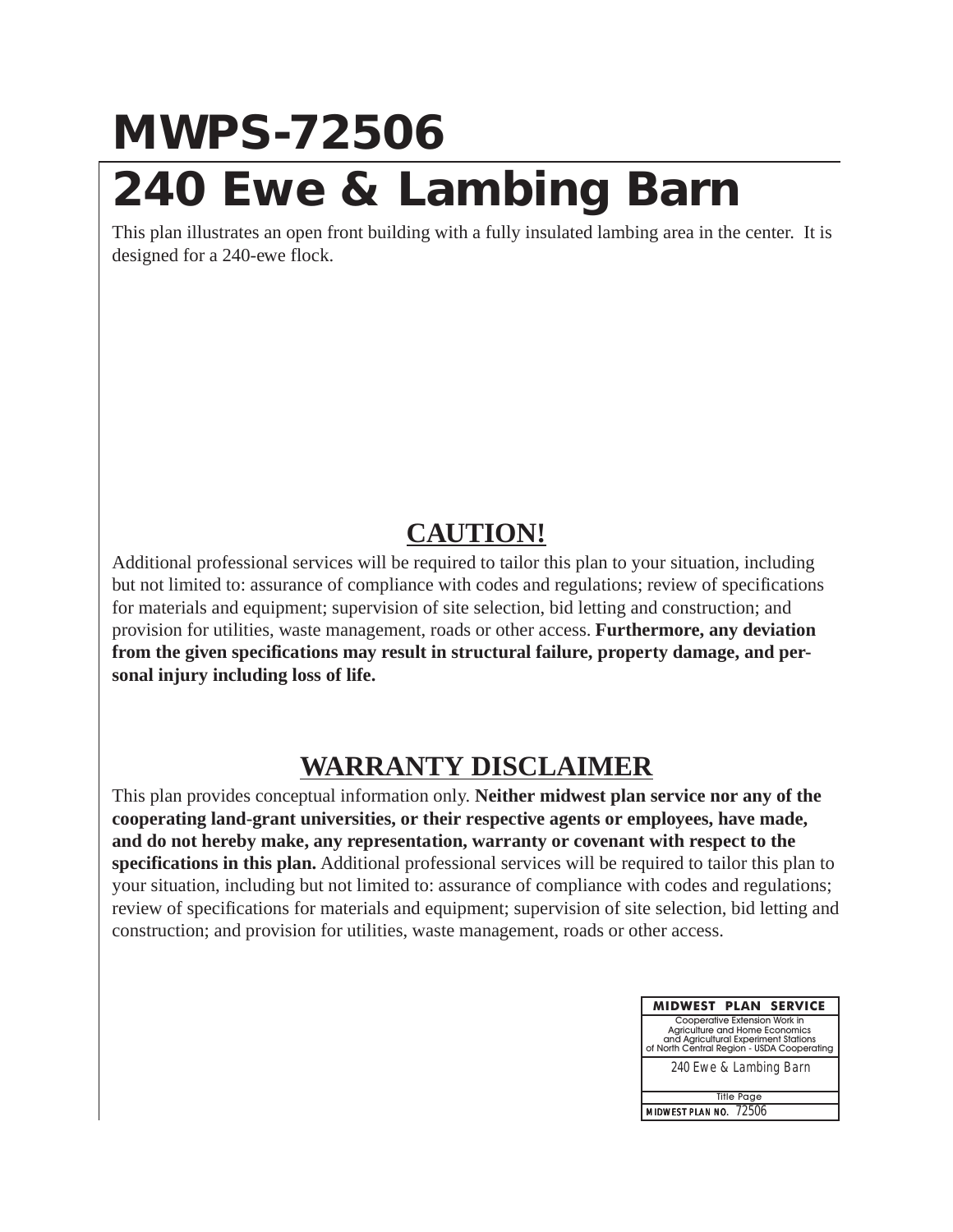

 $\overline{1}$ 

 $\mathfrak{t}$ 

 $\bar{t}$ 

ল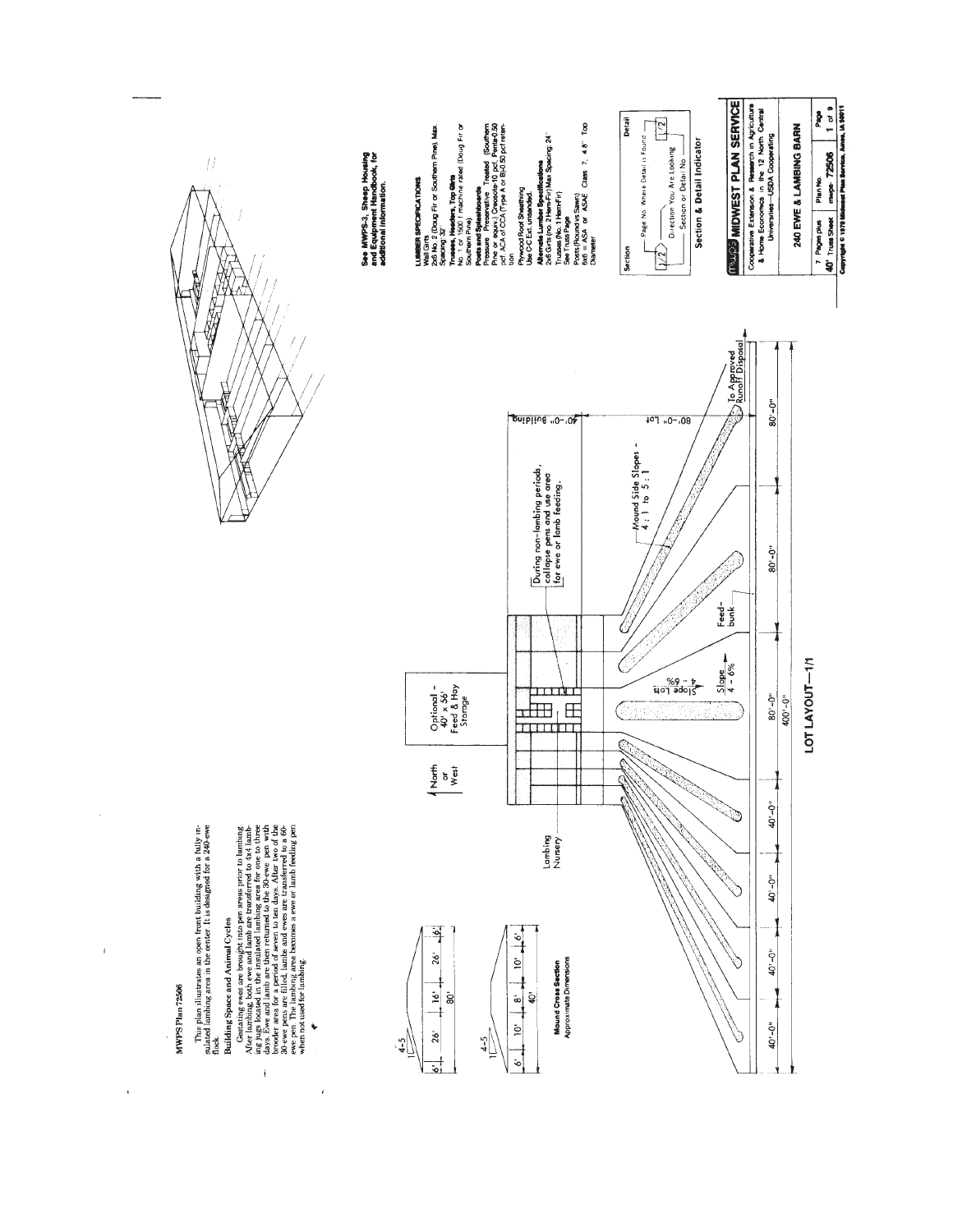

 $\overline{\phantom{a}}$ 

 $\bar{z}$ 



 $\ddot{\phantom{a}}$ 

 $\hat{\boldsymbol{\beta}}$  $\frac{1}{3}$ 

FLOOR PLAN-1/2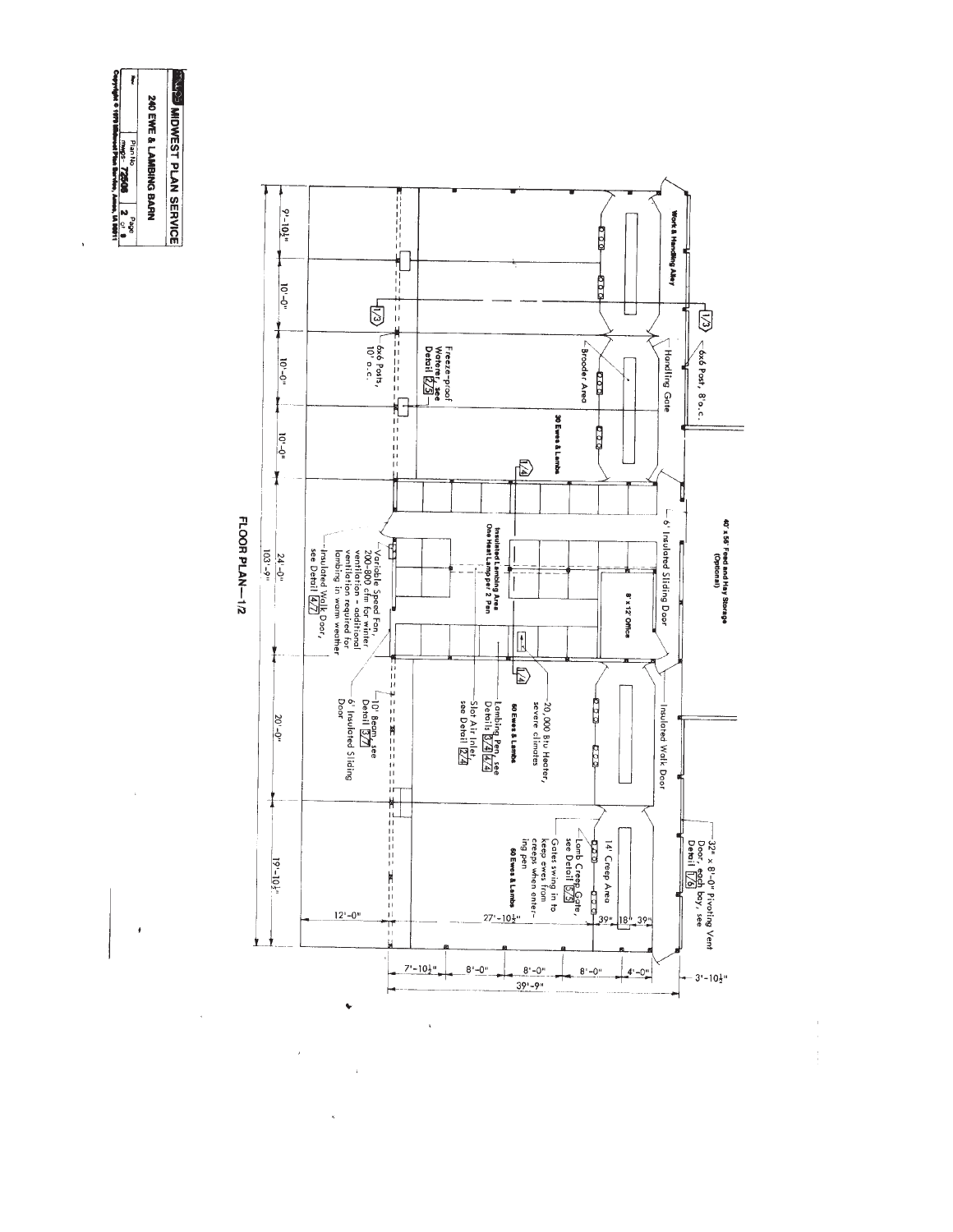



**TAUPS MIDWEST PLAN SERVICE**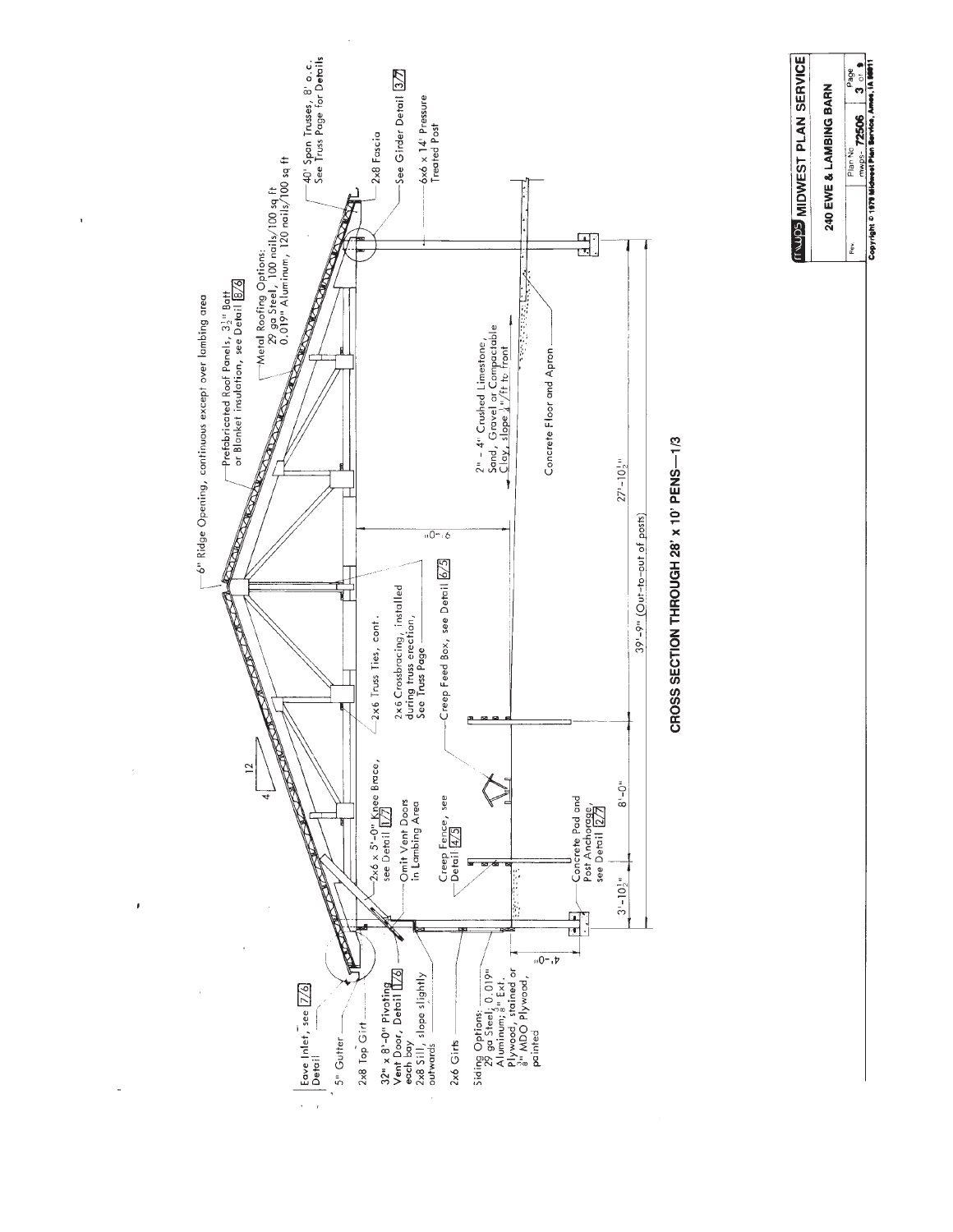

 $\mathcal{A}$ 

k.

 $\frac{1}{2}$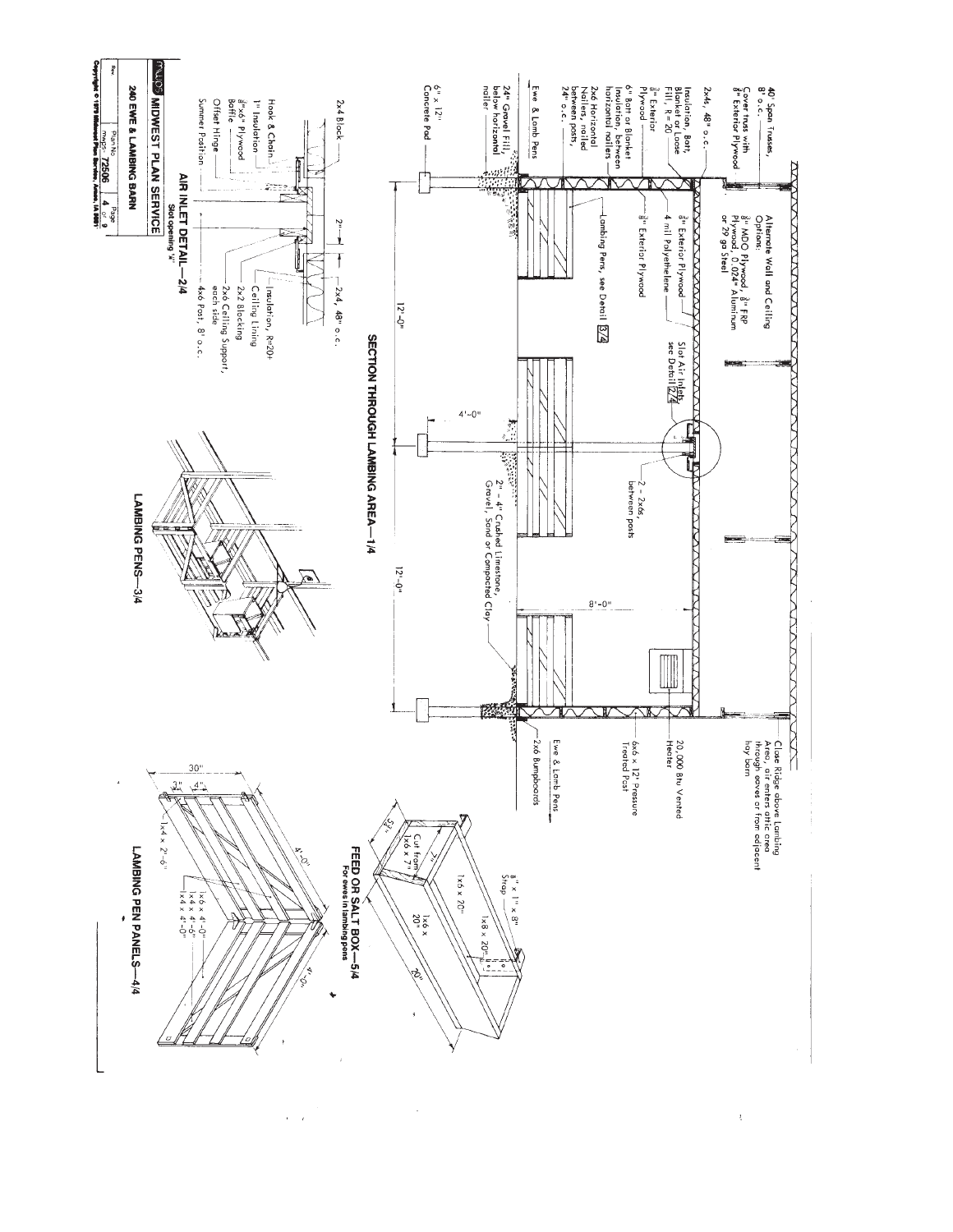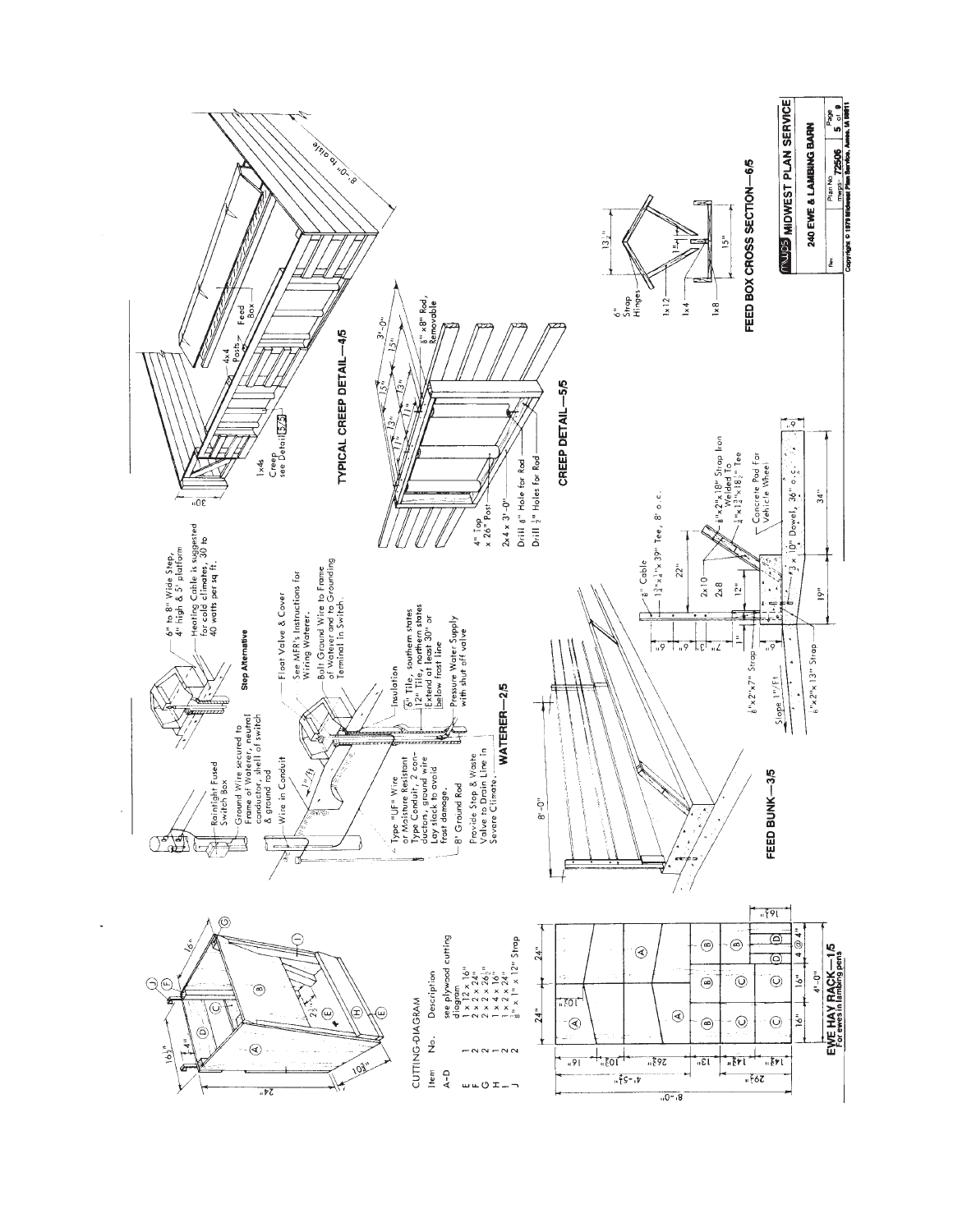